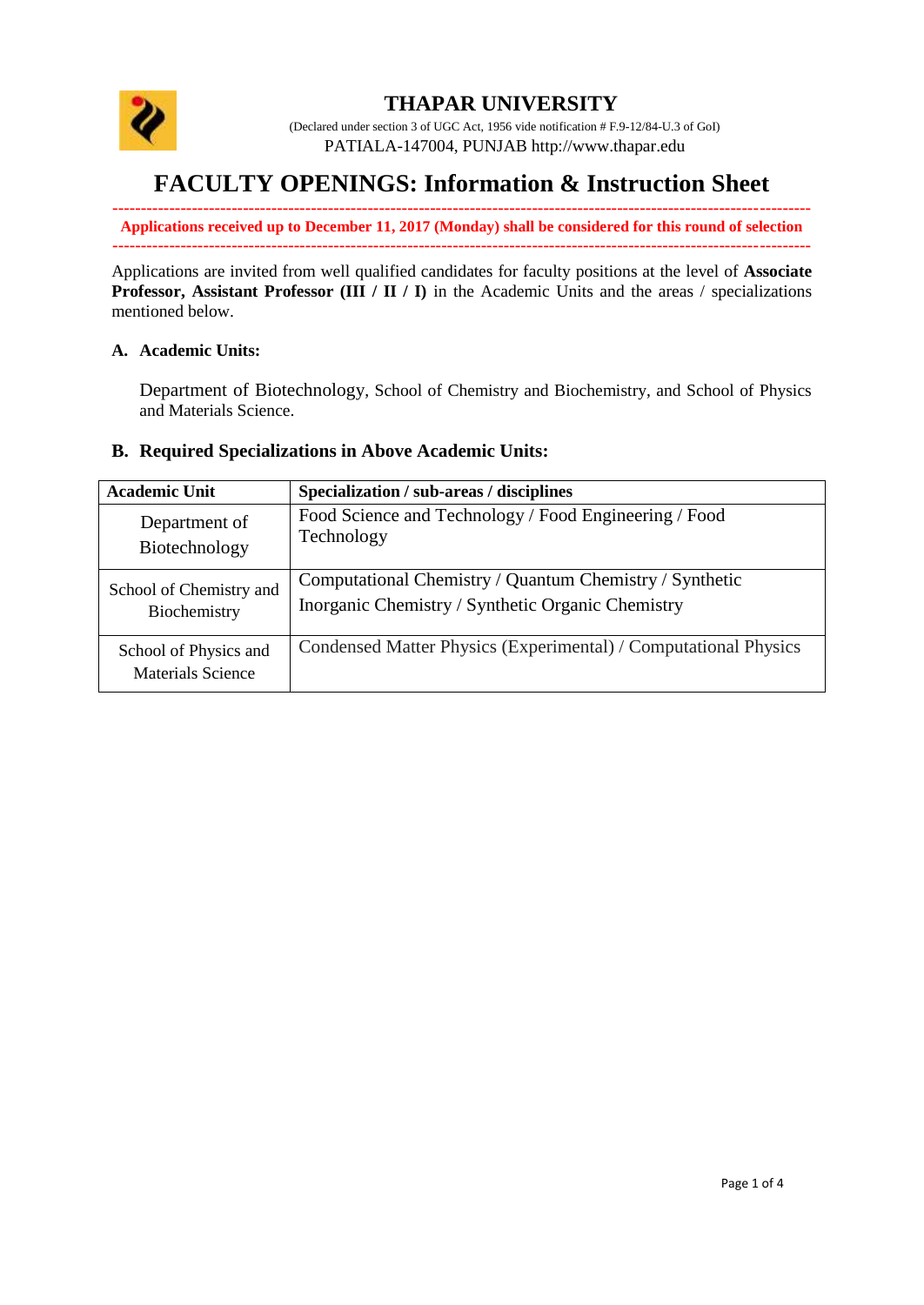### **C. Essential Qualifications, Experience and Research Parameters for the Academic Units at A:**

| <b>ASSOCIATE</b><br><b>PROFESSOR</b><br>Minimum Basic: 45500*,<br>AGP: 10000      | First class PG degree and a good academic record throughout.<br>$\bullet$<br>10 years post-Master's experience at appropriate levels.<br>Proficiency in Communication, Demonstrated Leadership,<br>Domain Knowledge, and Classroom engagement will also be<br>considered for such candidates. |
|-----------------------------------------------------------------------------------|-----------------------------------------------------------------------------------------------------------------------------------------------------------------------------------------------------------------------------------------------------------------------------------------------|
| <b>ASSISTANT</b><br><b>PROFESSOR (III)</b><br>Minimum Basic: 30000*,<br>AGP: 8500 | First class PG degree and a good academic record throughout.<br>$\bullet$                                                                                                                                                                                                                     |
| <b>ASSISTANT</b><br><b>PROFESSOR (II)</b><br>Minimum Basic: 26000*,<br>AGP: 8000  | First class PG degree and a good academic record throughout.                                                                                                                                                                                                                                  |
| <b>ASSISTANT</b><br><b>PROFESSOR (I)</b><br>Minimum Basic: 22000*,<br>AGP: 7000   | First class PG degree and a good academic record throughout.                                                                                                                                                                                                                                  |

**Note 1:** *4 publications in Scopus indexed journals will be considered equivalent to 1 SCI/SCIE/SSCI publication.*

**Note 2:** *1 Patent will be considered equivalent to 4 SCI/SCIE/SSCI publications or TIF of 4.* **Note 3:** *Approximately 30-50% of the research parameters should be achieved in last 5 years.* \**Higher salary may be considered for exceptionally bright candidates*.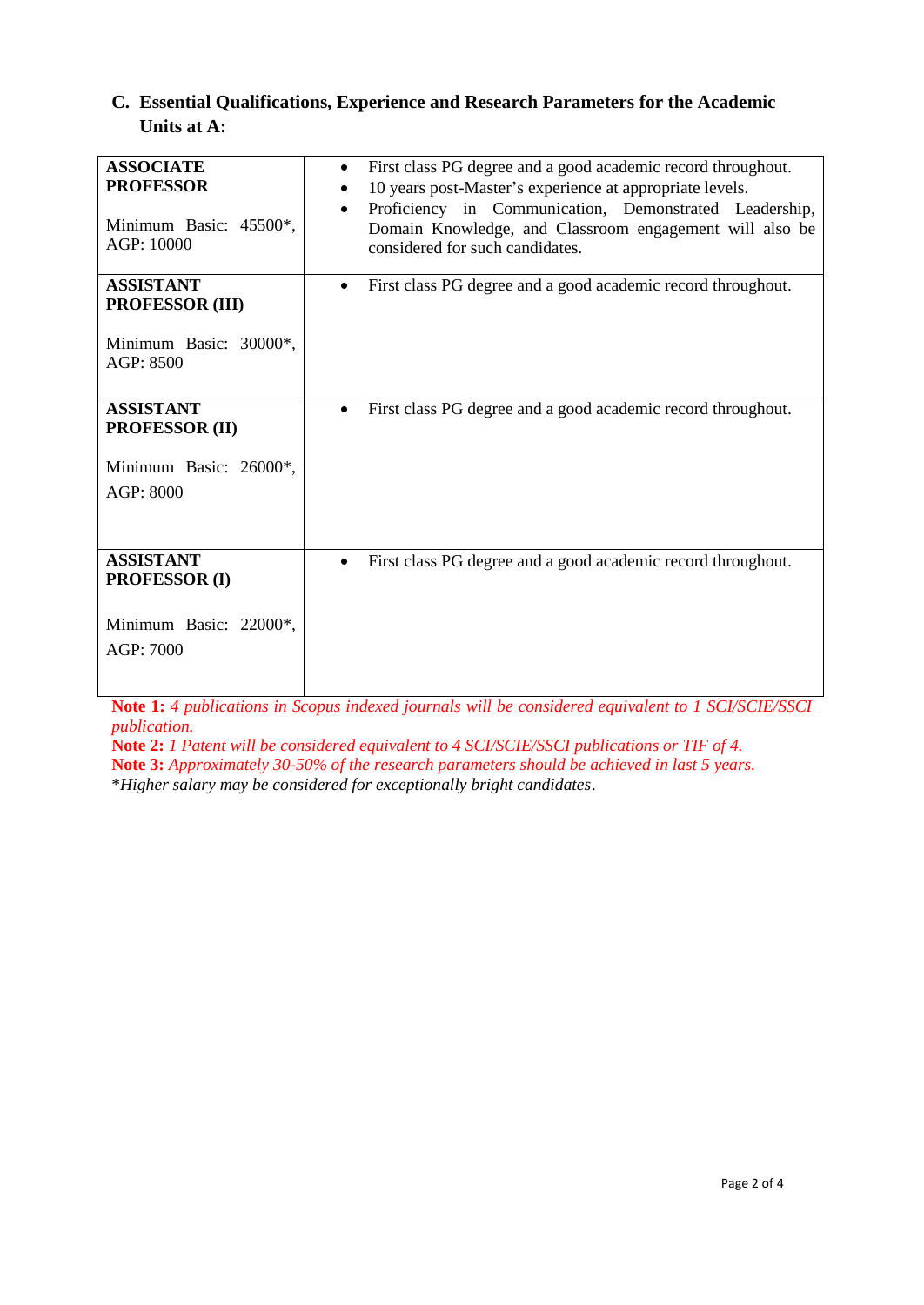## **D. MONETARY ADVANTAGES @ TU:**

**The Total Salary at TU includes** Basic Pay, Grade Pay, Dearness Allowance, PF Management Share, Transportation Allowance, Medical Allowance, Communication Allowance, Academic Allowance, HRA, and Professional Development Allowance (PDA). These allowances are as per TU norms.

*Professional Developments Allowance (PDA):* This allowance is given to regular faculty members of the rank of Assistant Professor and above. *This allowances is given on yearly basis and faculty members can accumulate this allowance up to 3 years. As of now, this allowance is:*

 *Rs. 0.75 lakh for Professors and above; Rs. 0.40 lakh for Associate Professors and Rs. 0.30 for lakh Assistant Professors*

**In addition to the Total Salary, TU offers the following to its regular employees:**

- *Reservation in admission for the wards of the employees on merit basis. Full fee waiver for one child for education in TU and full fee waiver for 2nd child on merit basis*
- Gratuity and Leave Encashment
- L.T.C., and Group Medical Insurance
- Children Education Allowance

**In addition to above, regular faculty members are entitled to the following as per TU rules:**

- Annual performance award scheme
- Initial Research Grant up to 5 lakhs
- Participation in Conferences abroad
- Laptop Computer.